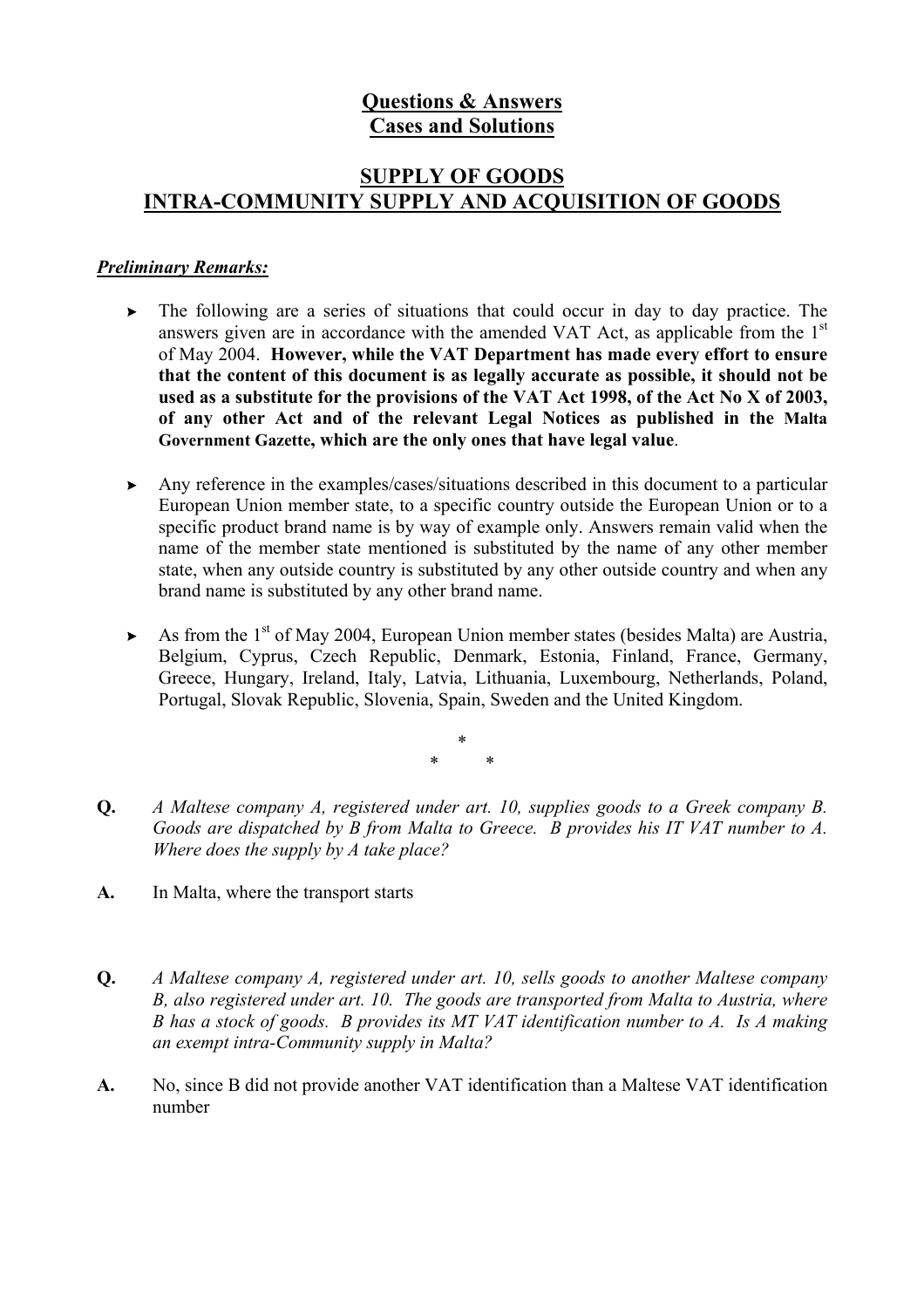- **Q.** *A Maltese company A, registered under art. 10, supplies glasswork to private individuals in the Netherlands. Since A does not want to take the risk of damage to the goods, the customers are taking care of the transport from Malta to the Netherlands. Where does the supply of goods take place?*
- **A.** In Malta, where the transport starts
- **Q.** *A Maltese company A, registered under art. 11, buys a machine from an Irish company I, not established in Malta. Goods are transported from Ireland to Malta and installed by employees of I at the premises of A. Who is liable to pay VAT in Malta?*
- **A.** I, as the supplier (who has to register under art. 10 in Malta)
- **Q.** *A Belgian company A supplies goods to an Italian company B, also registered for VAT purposes under art. 10 in Malta. B dispatches the goods from Belgium to Malta. B provides his IT VAT number to A. Where does the intra-Community Acquisition by B take place?*
- **A.** In Italy, because B provides A with an Italian VAT identification number; and in Malta where transport ends
- **Q.** *A Belgian company A supplies goods to a Maltese company B, registered for VAT purposes under art. 10 in Malta. At the request of B, A dispatches goods from Belgium to Sicily. B provides his MT VAT number to A. Where does an intra-Community acquisition by B take place?*
- **A.** In Malta and in Italy except if B proves to the Maltese VAT authorities that an intra-Community acquisition takes place and is subject to VAT in Italy
- **Q.** *A Maltese company A, registered under art. 10, sells goods to another Maltese company B, also registered under art. 10. The goods are transported from Malta to Greece, where B has a stock of goods. B provides its Italian VAT identification number to A. Is A making an exempt intra-Community supply in Malta?*
- **A.** Yes
- **Q.** *A UK company A supplies, under the profit margin scheme, second-hand cars (not considered as new means of transport) to B, a Maltese company registered under art. 10. A is taking care of the transport of the cars from the UK to Malta. Is there a taxable intra-Community acquisition by B in Malta?*
- **A.** No, because goods are supplied under the profit margin scheme in the UK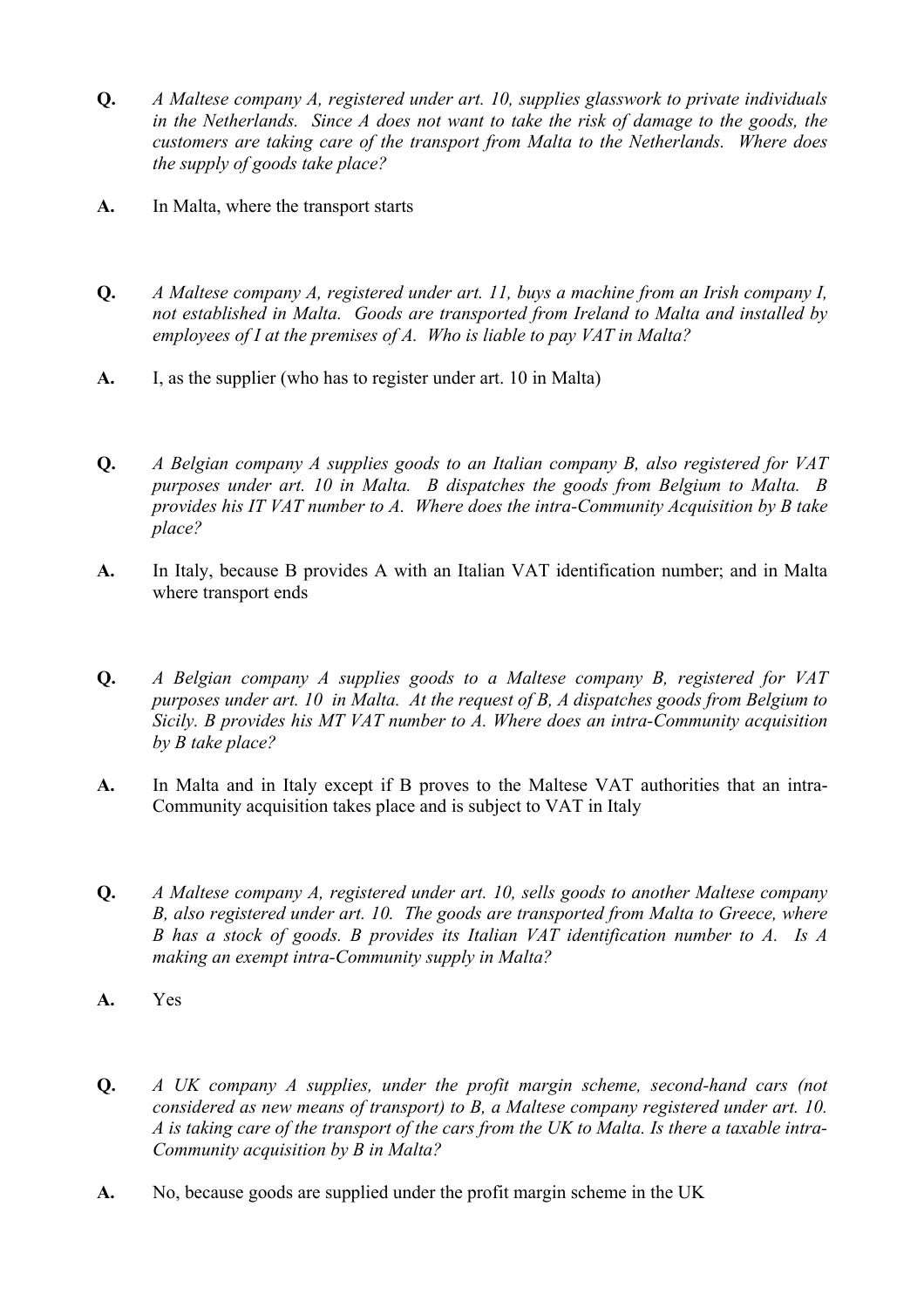- **Q.** *A Maltese company A, registered under art. 11, buys a machine from an Irish company B, not established in Malta. Goods are transported from Ireland to Malta and installed by employees of B at the premises of A. Who is liable to pay VAT in Malta?*
- **A.** B, as the supplier
- **Q.** *A Maltese company A, registered under art. 10, sells goods to a Swedish company B. The goods are transported from Malta to Norway, where B has a stock of goods. B provides its Swedish VAT identification number to A. Is A making an exempt intra-Community supply in Malta?*
- **A.** No
- **Q.** *A Maltese company A supplies, under the profit margin scheme, second-hand goods (not considered as new means of transport) to the Greek company B, which provides A with a valid VAT identification number delivered by Cyprus (Greek part). A is taking care of the transport of the goods from Malta to Greece. Is there a taxable intra-Community supply by A in Malta?*
- **A.** Yes, because goods are supplied under the profit margin scheme
- **Q.** *A Maltese company A supplies, under the profit margin scheme, second-hand goods (not new means of transport) to the Danish company B, which provides A with a valid French VAT identification number. A is taking care of the transport of the goods from Malta to France. Is there a taxable intra-Community supply by A in Malta?*
- **A.** Yes, because goods are supplied under the profit margin scheme
- **Q.** A, a Maltese company registered under art. 10, takes part in a Trade Fair in Brussels. In order to make some presentations during that Fair, the company's Managing Director takes a company owned portable projector with him from Malta to Brussels. Is there any operation by A that falls under the Maltese VAT legislation?
- **A.** No, A performs a non-transfer (and has to report the goods in its register of non-transfers)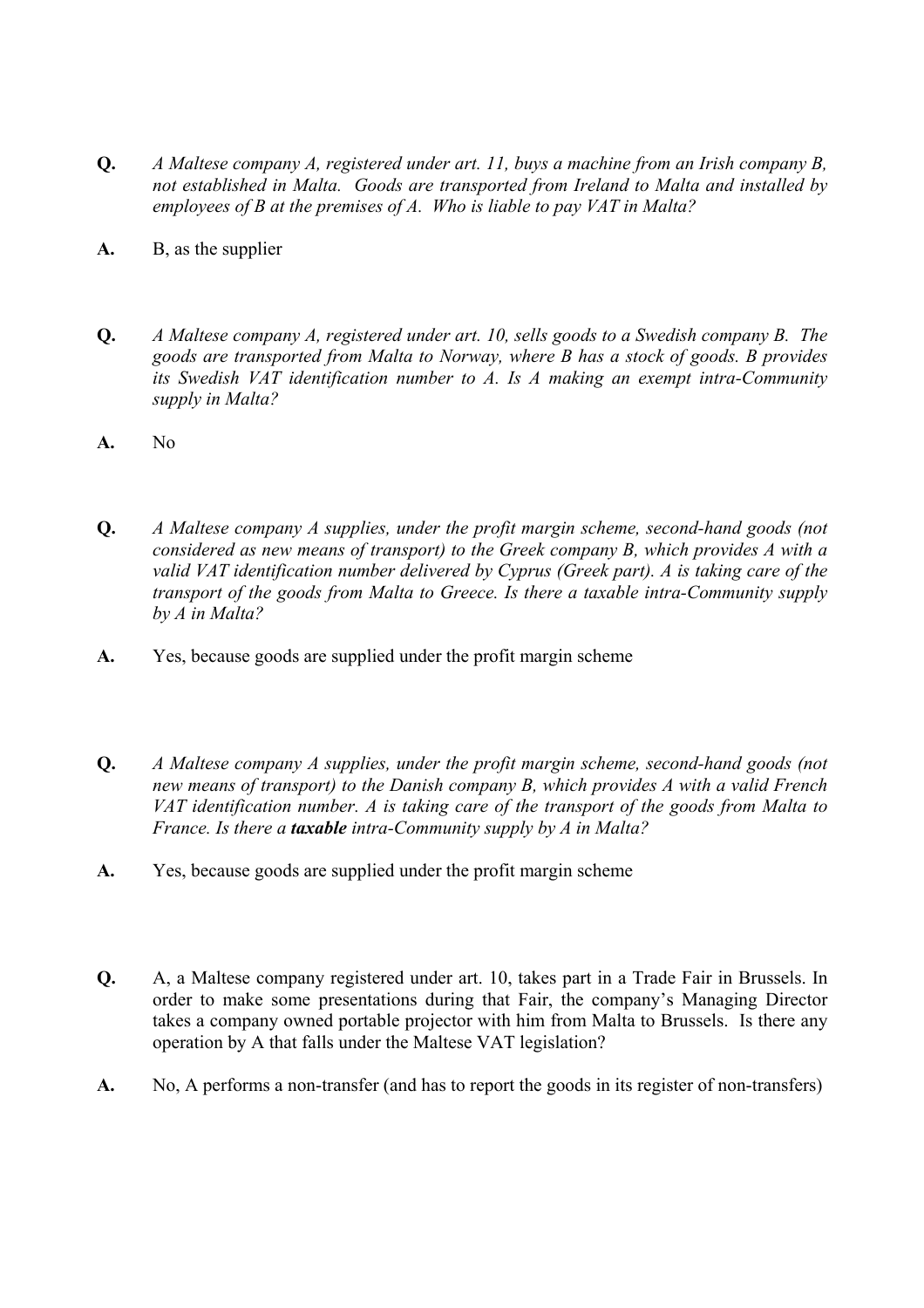- **Q.** *A Maltese company A, registered under art. 10, sells goods to another Maltese company B, also registered under art. 10. The goods are transported from Malta to Switzerland, where B has a stock of goods. B provides its Maltese VAT identification number to A. Is A making an exempt intra-Community supply in Malta?*
- **A.** No
- **Q.** *A, a company established in Tunisia but having a stock of goods in Malta and registered under art. 10 purchases office furniture from a Maltese company B. Subsequently, A resells the furniture to C, another Maltese company registered under art. 10. A asks B to transport the goods from its premises in Rabat to the premises of C in Luqa. In the relation A-C, who is the person liable to pay Maltese VAT (if any)?*
- **A.** A, as he is registered under art. 10 in Malta
- **Q.** *A Maltese company A, registered under art. 10 supplies goods to a German company B. Goods are dispatched by B from Malta to Poland, where B has a stock. B provides his Spanish VAT number to A. Where does the supply by A take place?*
- **A.** In Malta, where the transport starts
- **Q**. *A, a Libyan company not established in Malta, purchases goods (chairs) from a Maltese company B. Subsequently, A re-sells the goods to C, another Maltese company registered under art. 10. Goods are transported from the premises of A in Mdina to the premises of C in Valletta. In the relation A-C, who is the person liable to pay Maltese VAT (if any)?*
- **A** C, who will report the VAT as payable in his VAT return
- **Q.** *A, a Maltese company registered under art. 10, dispatches part of its stock (fishing equipment) to its stock in France, in order to be able to deliver the goods (when sold) more quickly from its French stock to its French customers. Is there any operation by A that falls under the Maltese VAT legislation?*
- **A.** Yes, A performs a transfer of goods (which is exempt if certain conditions are met)
- **Q.** *B, an Italian company also registered for VAT purposes under art. 10 in Malta, purchases goods (not exempt from VAT) from a Maltese company A registered under art. 11. Subsequently, B re-sells the goods to C, another Maltese company registered under art. 10. Goods are transported from the premises of A in Birkirkara to the premises of C in Ghadira. Transport of the goods takes place in the relation A-B. In the relation B-C, who is the person liable to pay Maltese VAT (if any)?*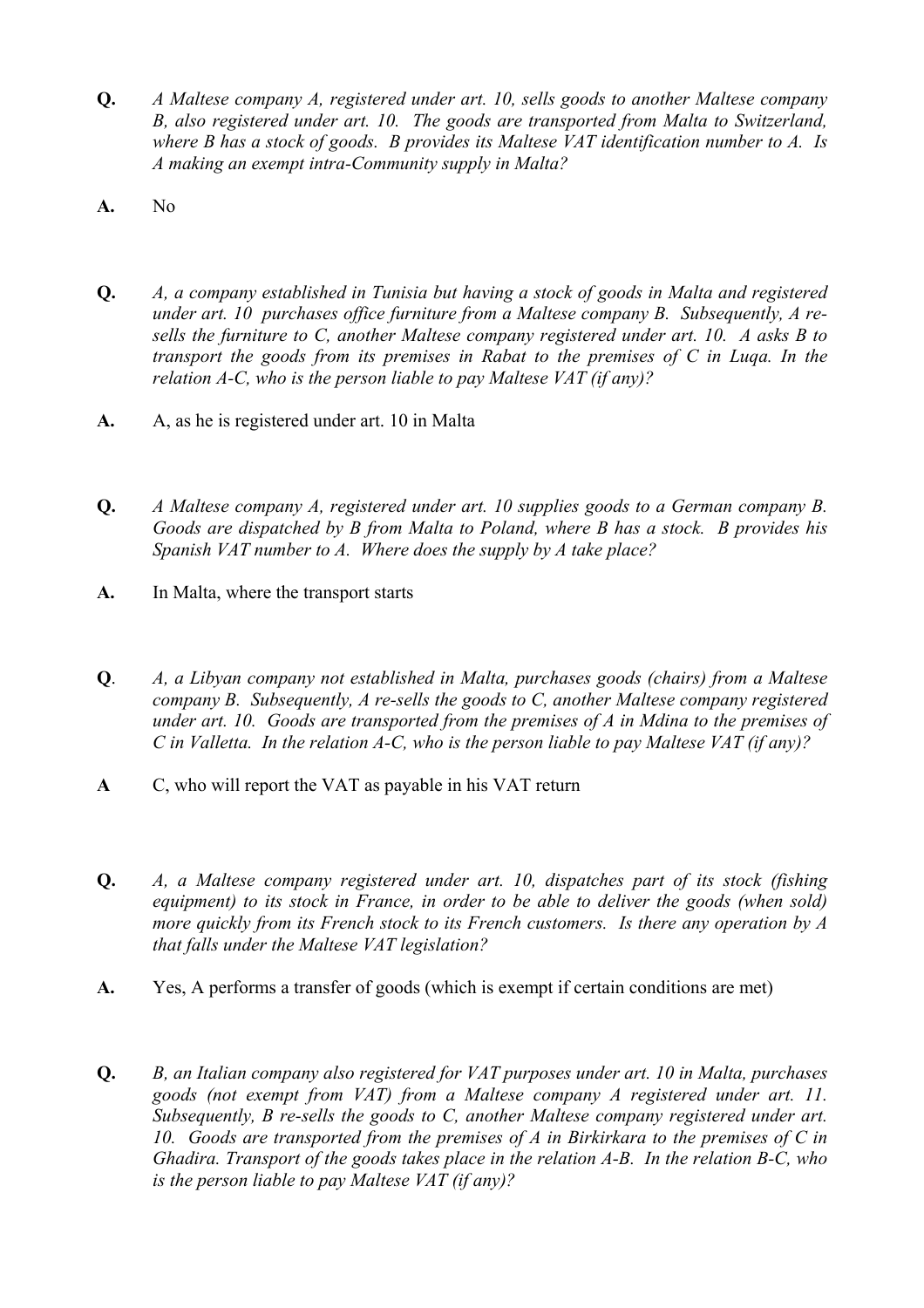- **A.** B, as he is registered under art.10 in Malta
- **Q.** *A, an Italian company, dispatches part of its stock (computer equipment) from Italy to its stock in Malta, in order to be able to deliver the goods (when sold) more quickly from its stock in Malta to its Maltese customers. Is there any operation by A that falls under the Maltese VAT legislation at the moment goods are moving from Italy to Malta?*
- **A.** Yes, A performs a deemed intra-Community acquisition of goods (and Maltese VAT is applicable since the transport ends in Malta)
- **Q.** *B, a UK company having a stock of goods in Malta and registered under art. 10 purchases goods (not exempt from VAT) from a Maltese company A registered under art. 10. Subsequently, B re-sells the goods to C, an Italian company established and registered under art. 10 in Malta. Goods are transported from the premises of A in Birkirkara to the premises of C in Mdina. Transport of the goods takes place in the relation B-C. In the relation B-C, who is the person liable to pay Maltese VAT (if any)?*
- **A.** B, because he is registered under art. 10 in Malta
- **Q.** *A, director of a Maltese taxable person (hereafter referred to as the company), dispatches his laptop (ownership of the company) from Malta to Cyprus (Greek part). A is providing consultancy services to local customers for the account of the company and is using his computer in this framework. Is there any operation by A that falls under the Maltese VAT legislation at the moment the laptop is moving from Malta to Cyprus?*
- **A.** No, the company performs a non-transfer (and has to report the move of the laptop in its register of non-transfers in Malta)
- **Q.** *A, a Maltese company registered under art. 10, purchases carpets from an Italian company I. A has the carpets transported from Italy to Malta, where A puts them under the Freeport regime in order for these goods to be exported afterwards. Indeed, at that moment, A has already found a subsequent Tunisian customer B. Is Maltese VAT due on the transaction between I and A?*
- **A.** No Maltese VAT is due on the transaction between I and A because:
	- The transaction between I and A, seen from Italy is a supply of goods that takes place in Italy where the transport begins. Therefore, no Maltese VAT can be due.
	- On the other hand, seen from Malta, the transaction between I and A is an operation is the scope of VAT (Intra-Community Acquisition) performed by a taxable person (A) which takes place in Malta where transport ends, but because the goods are placed under the Freeport regime, which is a customs duty suspension regime, there is an exemption and no Maltese VAT is due.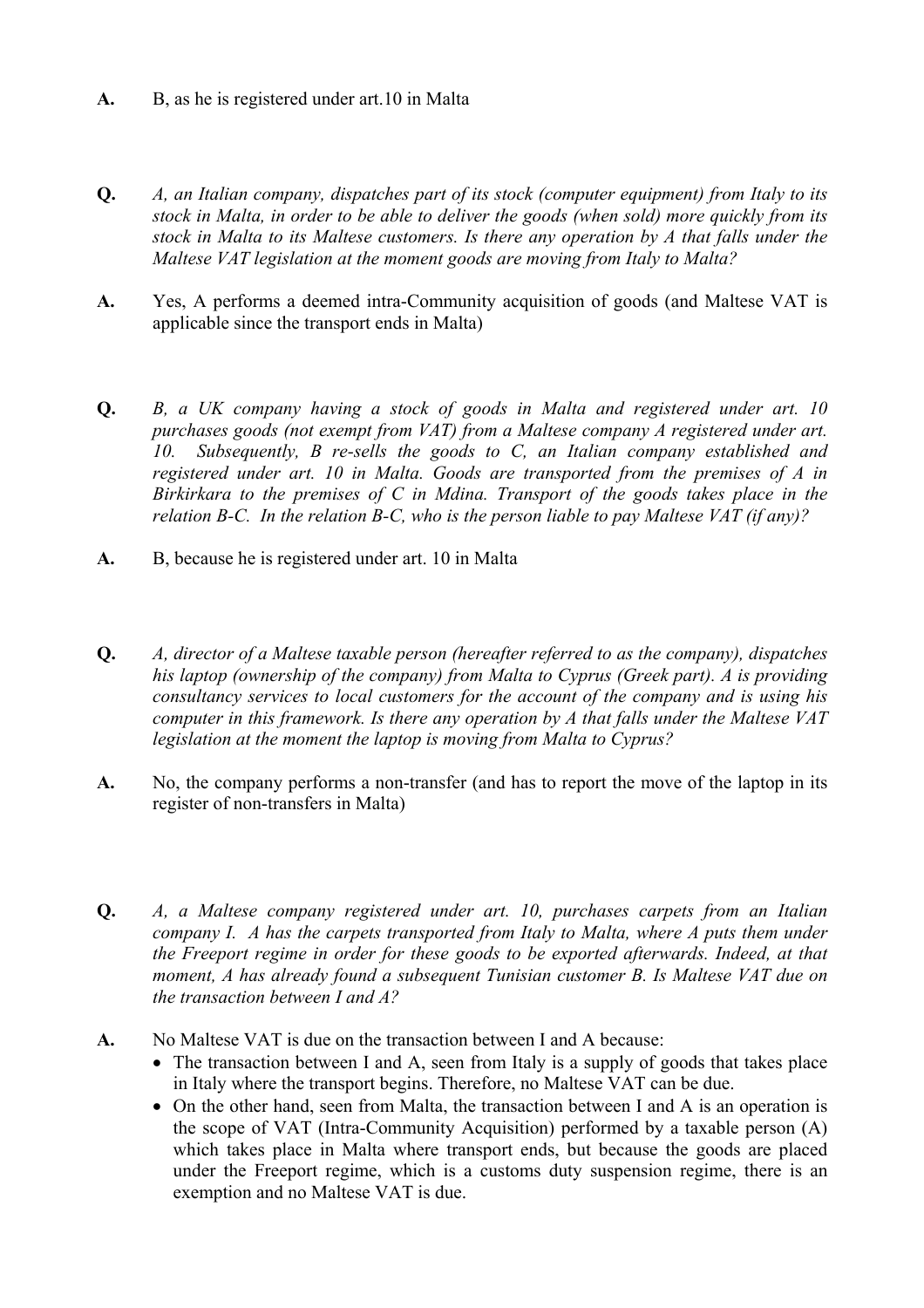- **Q.** *A, a Spanish supplier of wine, not established in Malta sells wine to private individuals during a trade fair taking place in Malta. Is this supply subject to VAT in Malta?*
- **A.** Yes, since the supply takes place where goods are put at the disposal of the customers, which is in Malta. The Spanish supplier therefore must charge Maltese VAT on each sale.

Please remark that there is an Intra-Community **ACQUISITION of the wine in Malta by the Spanish supplier** preceding the (taxable) sale to the private individuals and that acquisition is subject to Excise duties and VAT in Malta, because:

- The operation is performed by a taxable person (a supplier of wine)
- The operation is in the scope of VAT (intra-Community acquisition of excise products)
- The place of supply is MALTA, where the transport ends
- There is no exemption
- The person liable to pay VAT is the Spanish supplier, who will have to register for VAT in Malta under Article 10 of the VAT Act.
- **Q.** *A, a Maltese supplier of wine, sells wine to private individuals during a trade fair taking place in Sicily. Is this supply subject to VAT in Malta?*
- **A.** No since the supply takes place where goods are put at the disposal of the customers

Indeed, there is a movement of goods from Malta to Italy (goods are going to Sicily in order to be sold) but:

- Seen from Malta, we have a taxable person (A) who performs an operation in the scope of VAT (a transfer of goods = deemed Intra-Community supply: see article 6 VAT Act and Item 17 Second Schedule) and the place of the operation is Malta, where transport begins, but there is an exemption provided the wine was transported by A or on his behalf from Malta to Sicily and provided A has a valid VAT registration number in Italy.
- Seen from Italy, we have a taxable person (A) who performs an operation in the scope of VAT (a deemed Intra-Community acquisition: see article 6 VAT Act and Items 18 (1)(b) and 18 (2) Second Schedule) but the place of the operation is Italy, where transport ends, so there is no Maltese VAT.

On the other hand, with regard to the supply of the wine to private individuals in Sicily, we have

- An operation performed by a taxable person
- The operation is in the scope of VAT (supply of goods)
- The place of the operation is Italy where the goods are at the time of their supply.
- Consequently, no Maltese VAT is due on that supply (Italian VAT will be due).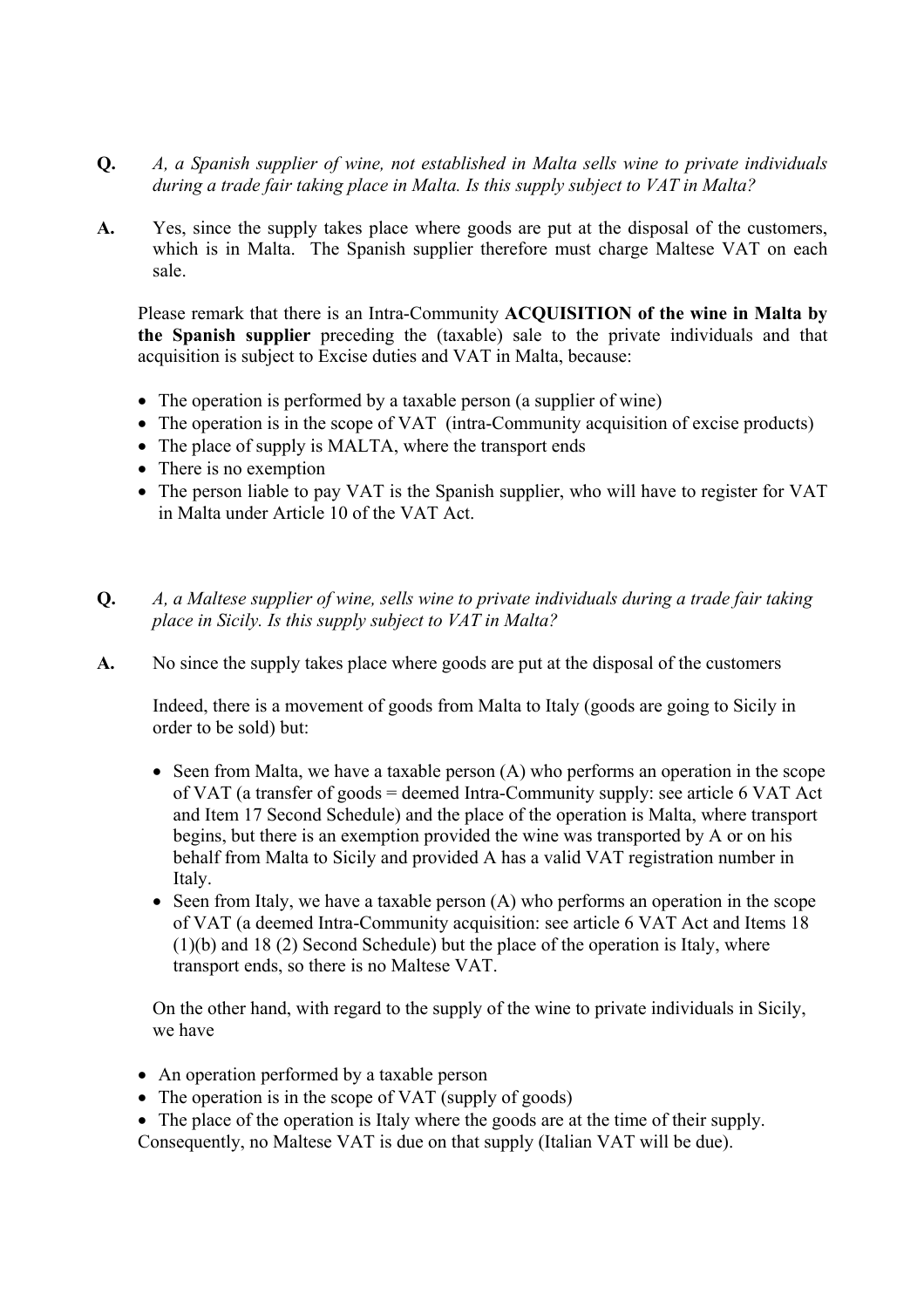# **CASE 1 - DATA**

*Farrugia Ltd, a Maltese taxable person registered under article 10 (new VAT Act), sells computers to Berlusconi & Co, a taxable person established in Italy. Berlusconi & Co resells these computers to a client established in Malta. These computers are transported directly from the premises of Farrugia Ltd in Birkirkara to the premises of the Maltese client in Sliema.* 

# *CASE 1 - Question*

*Determine the VAT treatment of the above operations. Make the necessary distinctions and elaborate on the requirements to be fulfilled by each party involved with respect to the VAT compliance.* 

#### **CASE 1 - SOLUTION**

**First hypothesis**: The supply between Farrugia Ltd and Berlusconi & Co is a supply without transport and the supply between Berlusconi Ltd and the subsequent client is a supply with transport

 $\triangleright$  Supply between Farrugia Ltd and Berlusconi & Co

| - Operation by a taxable person? | YES (Farrugia Ltd)                             |
|----------------------------------|------------------------------------------------|
| - Operation in the scope of VAT? | YES (supply of goods)                          |
| - Place of operation?            | In Malta (where goods are placed at the        |
|                                  | disposal of Berlusconi)                        |
| $-$ Is there any exemption?      | No (goods are not transported in this relation |
|                                  | even if Berlusconi provides Farrugia           |
|                                  | with his IT VAT number)                        |
| - Who is liable to pay VAT?      | Farrugia Ltd                                   |
|                                  |                                                |

 $\triangleright$  Supply between Berlusconi & Co and the subsequent client

| - Operation by a taxable person?    | YES (Berlusconi $& \text{Co}$ )                |
|-------------------------------------|------------------------------------------------|
| - Operation in the scope of $VAT$ ? | YES (supply of goods)                          |
| - Place of operation?               | In Malta (where transport starts)              |
| $-$ Is there any exemption?         | No (goods are not transported out of Malta)    |
| - Who is liable to pay VAT?         | 1) Berlusconi if the client is not registered  |
|                                     | under art.10 (Berlusconi must register for     |
|                                     | VAT purposes in Malta under art.10)            |
|                                     | 2) The client if he is registered under art.10 |
|                                     | and Berlusconi is not registered under art.10  |
|                                     | 3) Berlusconi if he is registered under art.10 |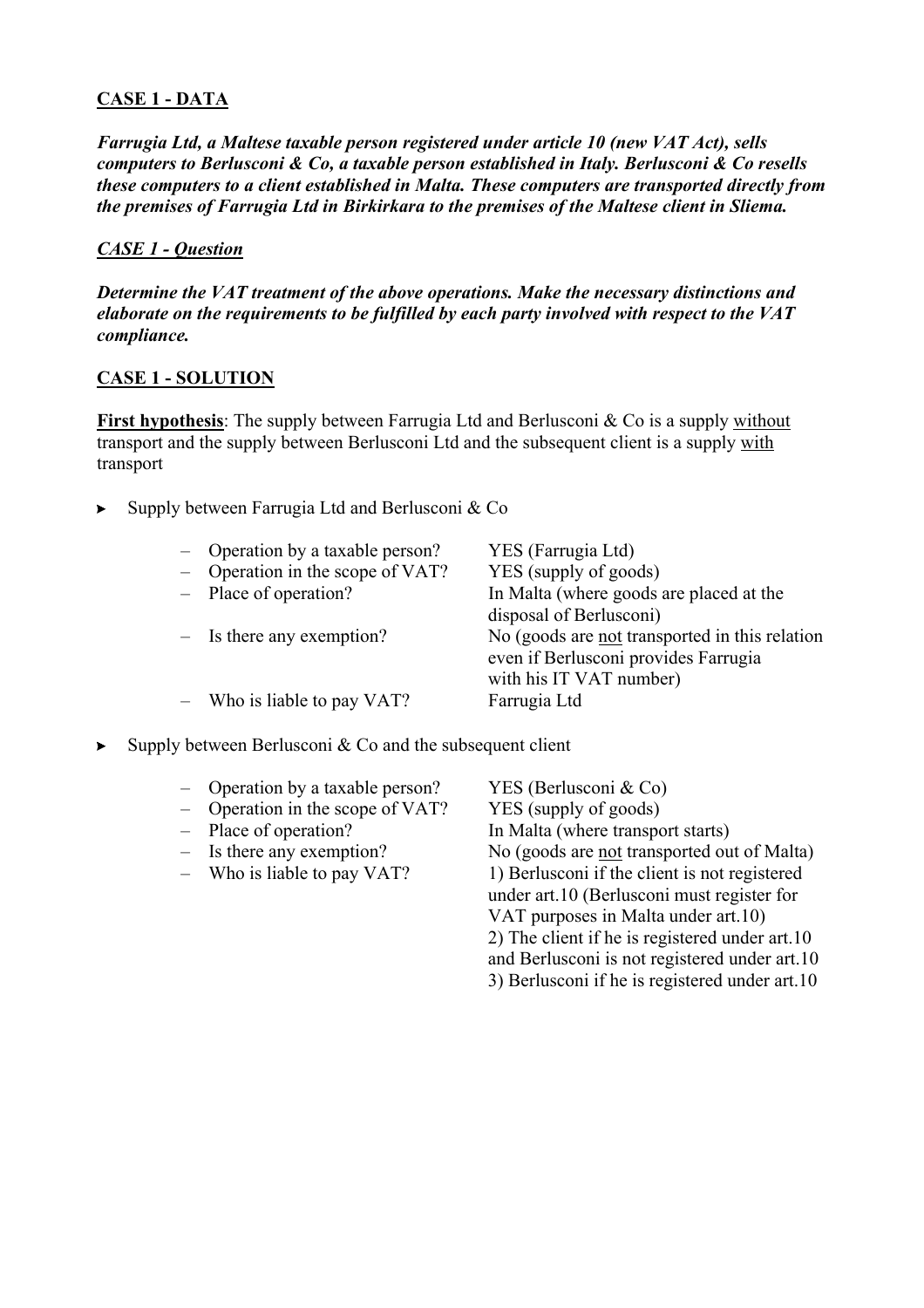**Second hypothesis**: The supply between Farrugia Ltd and Berlusconi & Co is a supply with transport and the supply between Berlusoni Ltd and the subsequent client is a supply without transport

- $\triangleright$  Supply between Farrugia Ltd and Berlusconi & Co
	- Operation by a taxable person? YES (Farrugia Ltd)
	- Operation in the scope of VAT? YES (supply of goods)
	-
	-
	- Who is liable to pay VAT? Farrugia Ltd

– Place of operation? In Malta (where transport starts)

- Is there any exemption? No (goods are <u>not</u> transported out of Malta)
- $\triangleright$  Supply between Berlusconi & Co and the subsequent client
	- Operation by a taxable person? YES (Berlusconi & Co)
	- Operation in the scope of VAT? YES (supply of goods)
	-
	- relation)
	-

Place of operation? In Malta (place where goods put at disposal to subsequent client) – Is there any exemption? No (goods are not transported in this

– Who is liable to pay VAT? 1) Berlusconi if the client is not registered under art.10 (Berlusconi must register for VAT purposes in Malta under art.10) 2) The client if he is registered under art.10 and Berlusconi is not registered under art.10 3) Berlusconi if he is registered under art.10

**Note that even if Berlusconi & Co would be considered as a small undertaking registered in Italy under the equivalent of art.11, this regime is never applicable in another MS than the one where the taxable person is established. In this case, VAT is always due in the other MS where the supply takes place, unless another exemption is applicable**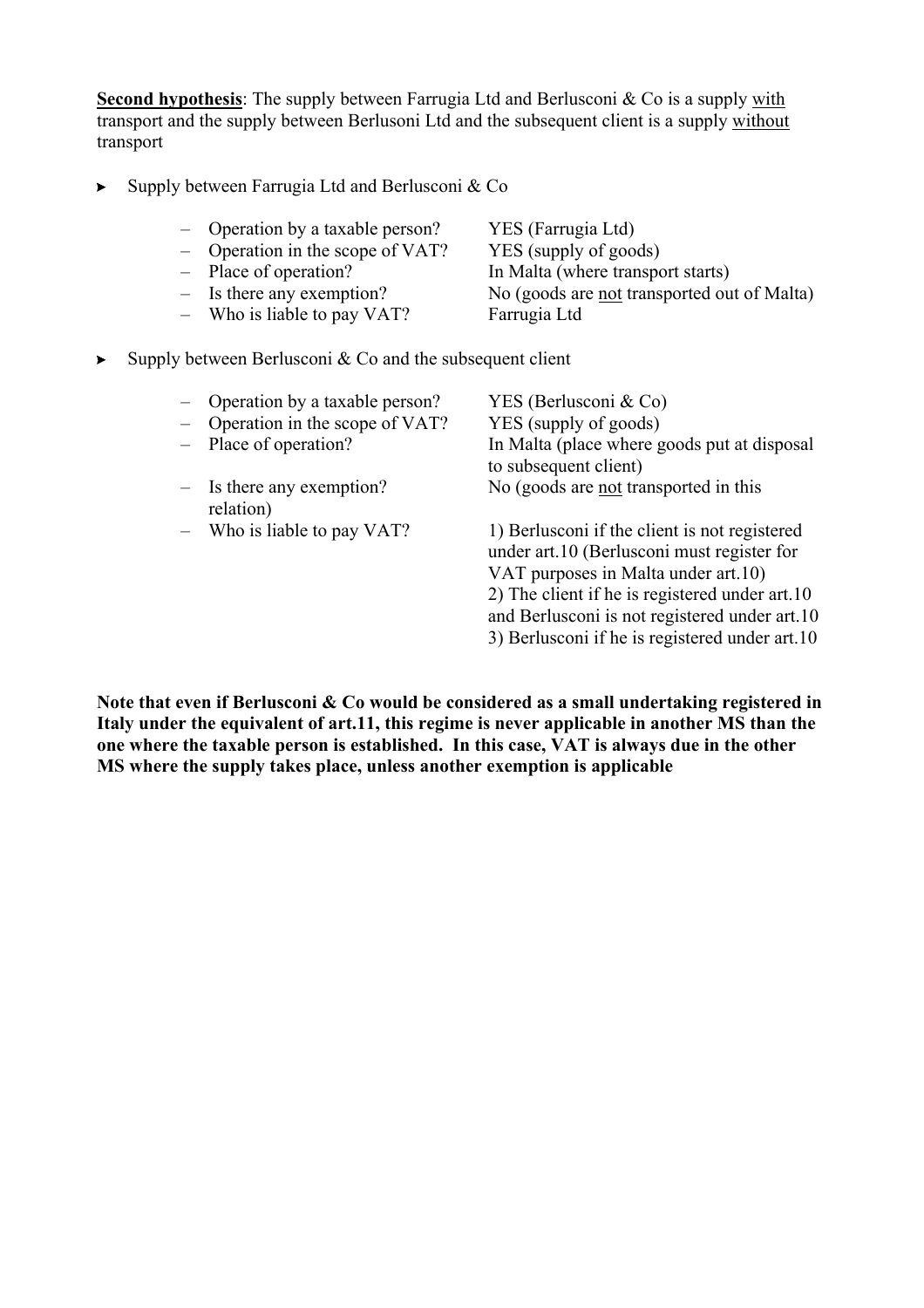# **CASE 2 - DATA**

*Sammut & Co, a Maltese taxable person registered under article 10 (new VAT Act), is performing construction works in Sicily for De Benedetti Ltd. For that purpose, Sammut & Co sends raw materials from Malta to Sicily. He also sends a crane to Sicily in order to perform the job. At the end of the construction works, unused raw materials are coming back to Malta and the crane is acquired by a Sicilian taxable person and remains in Sicily.* 

## *CASE 2 - Question*

*Determine the VAT treatment of the above operations. Make the necessary distinctions and elaborate on the requirements to be fulfilled by each party involved with respect to the VAT compliance.* 

## **CASE 2 - SOLUTION**

- $\triangleright$  Movement of the crane from Malta to Sicily:
	- As normally the crane will come back to Malta after the construction works will be finished, this movement is considered to be a non-transfer
	- This movement must be reported in the register of non-transfers of Sammut  $\&$  Co
- $\triangleright$  Movement of the raw materials from Malta to Sicily:

As normally the raw materials will not come back to Malta after the construction works will be finished because they will be consumed, this movement is considered to be a transfer in Malta

- Operation by a taxable person? YES (Sammut & Co)
- 
- 
- 
- 

– Operation in the scope of VAT? YES (deemed supply of goods or transfer) – Place of operation? In Malta (where transport starts) – Is there any exemption? Yes as goods are transported from Malta to Italy and as Sammut & Co will provide his IT VAT number to himself

- Who is liable to pay VAT? N/A
- Compliance: This operation must be reported:
	- in box 1 of the VAT return of Sammut & Co
	- in the Recapitulative Statement of Sammut & Co in Malta quoting his IT VAT number

Note that, as normally the raw materials will not come back to Malta after the construction works will be finished because they will be consumed, this movement will in principle be considered to be a deemed intra-Community acquisition in Italy

- Operation by a taxable person? YES (Sammut  $& \text{Co}$ )
- 
- 
- 
- 

– Operation in the scope of VAT? YES (deemed intra-Community acquisition) – Place of operation? In Italy (where transport ends)

 $-$  Is there any exemption? N/A in Malta (but in principle "No" in Italy) – Who is liable to pay VAT? N/A in Malta (but in principle Sammut  $& Co$ in Italy)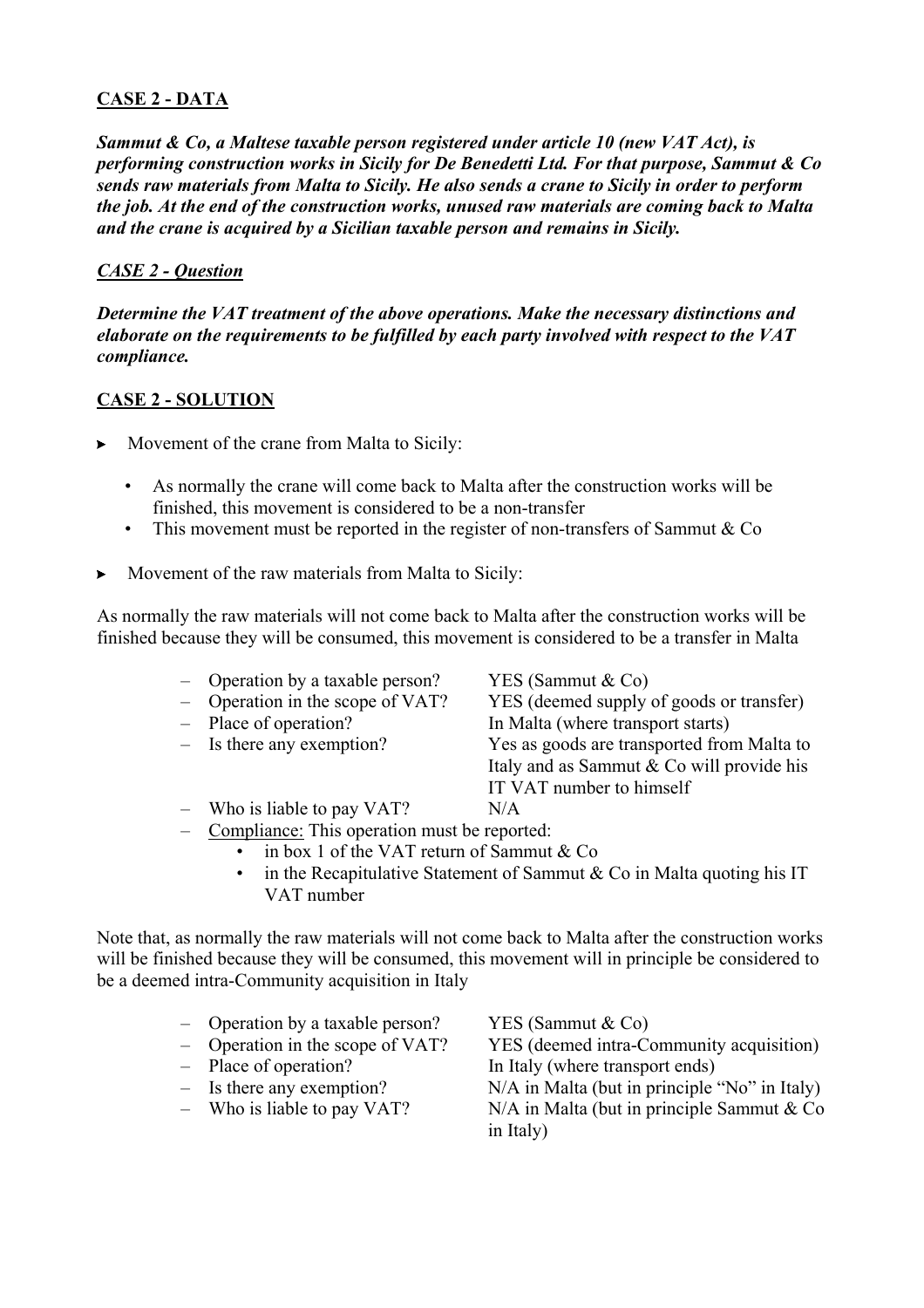$\triangleright$  Movement of the unused raw materials from Sicily to Malta:

This movement will in principle be considered to be:

o a transfer in Italy

| - Operation by a taxable person?   | YES (Sammut $& Co$ )                       |
|------------------------------------|--------------------------------------------|
| $-$ Operation in the scope of VAT? | YES (deemed supply of goods or transfer)   |
| - Place of operation?              | In Italy (where transport starts)          |
| $-$ Is there any exemption?        | Yes as goods are transported from Italy to |
|                                    | Malta and as Sammut & Co will provide his  |
|                                    | MT VAT number to himself                   |
| $-$ Who is liable to pay VAT?      | N/A                                        |
|                                    |                                            |

o a deemed intra-Community acquisition in Malta

| - Operation by a taxable person? | YES (Sammut $& Co$ )                     |
|----------------------------------|------------------------------------------|
| - Operation in the scope of VAT? | YES (deemed intra-Community acquisition) |

- Place of operation? In Malta (where transport ends)
- Is there any exemption? No
- Who is liable to pay VAT? Sammut & Co

#### **Compliance**

This operation must be reported:

- in boxes 3 (taxable value), 6 (VAT due on the ICA), 9 (taxable value) and 13 (VAT deductible) of the VAT return of Sammut & Co
- in the Recapitulative Statement of Sammut & Co in Italy quoting his MT VAT number
- $\triangleright$  Sale of the crane in Italy
	- o The movement of the crane which was not considered to be a transfer at the time the crane was transported to Italy becomes a transfer in Malta

| - Operation by a taxable person?<br>- Operation in the scope of VAT?<br>- Place of operation?<br>$-$ Is there any exemption? | YES (Sammut $& Co$ )<br>YES (deemed supply of goods or transfer)<br>In Malta (where transport starts)<br>Yes as the crane was transported from Malta<br>to Italy and as Sammut & Co will provide his |
|------------------------------------------------------------------------------------------------------------------------------|------------------------------------------------------------------------------------------------------------------------------------------------------------------------------------------------------|
| $-$ Who is liable to pay VAT?                                                                                                | IT VAT number to himself<br>N/A                                                                                                                                                                      |

o The movement which was not considered to be a deemed intra-Community acquisition in Italy at the time the crane was transported to Italy will in principle become such an operation in Italy

| - Operation by a taxable person?   | YES (Sammut $& Co$ )                     |
|------------------------------------|------------------------------------------|
| $-$ Operation in the scope of VAT? | YES (deemed intra-Community acquisition) |
| - Place of operation?              | In Italy (where transport ends)          |
| $-$ Is there any exemption?        | No                                       |
| $-$ Who is liable to pay VAT?      | Sammut & Co                              |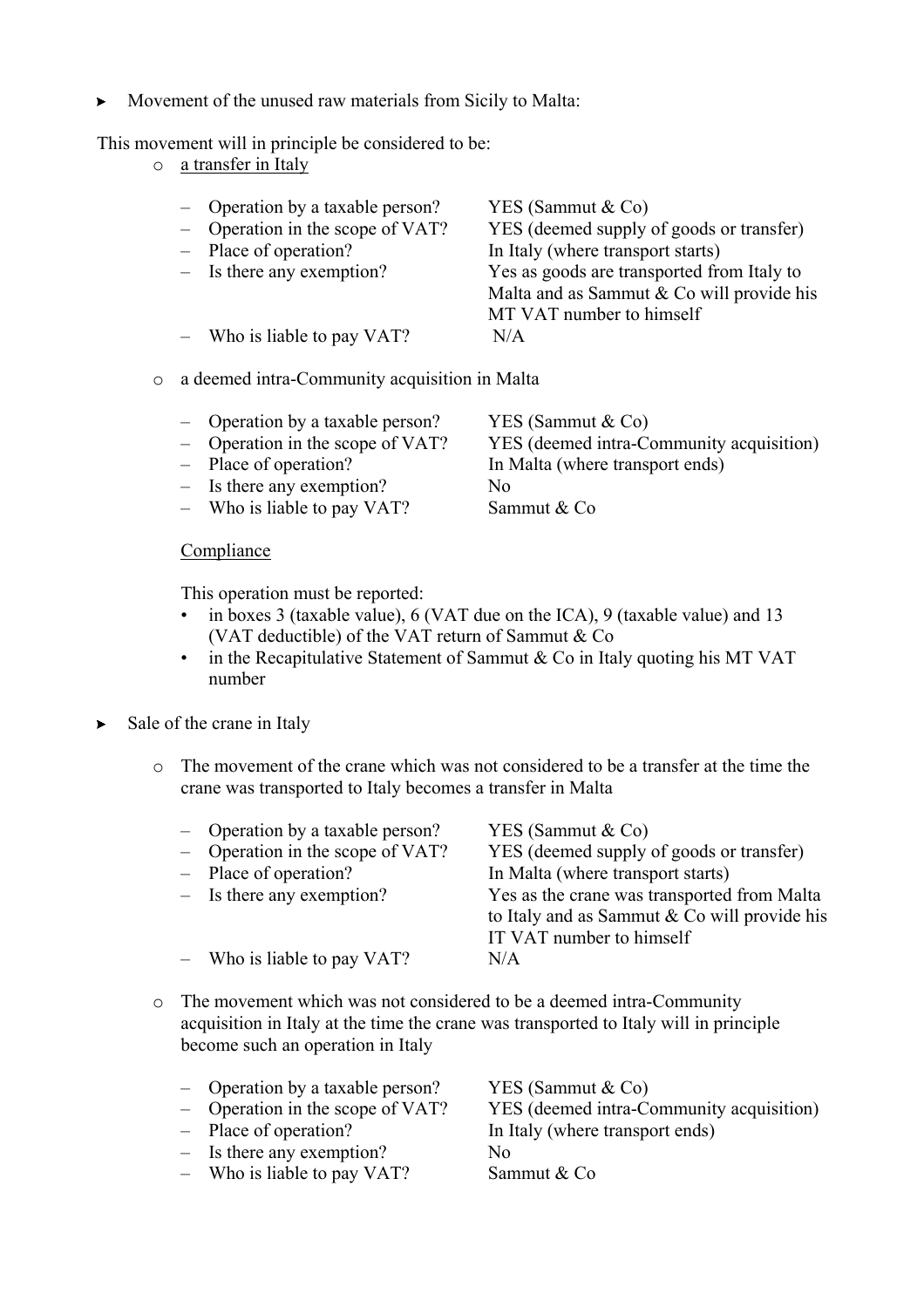# **Compliance**

This operation (transfer) must be reported:

o Actual Sale of the crane in Italy

- in box 1 of the VAT return of Sammut & Co
- in the Recapitulative Statement of Sammut & Co in Malta quoting his IT VAT number

The register of non-transfers must be completed with this sale

| - Operation by a taxable person?<br>- Operation in the scope of VAT? | YES (Sammut $& Co$ )<br>YES (supply of goods) |
|----------------------------------------------------------------------|-----------------------------------------------|
|                                                                      |                                               |
| - Place of operation?                                                | In Italy (where transport starts or where     |
|                                                                      | goods are placed at the disposal of the       |
|                                                                      | customer)                                     |
| $-$ Is there any exemption?                                          | N/A                                           |
| - Who is liable to pay VAT?                                          | N/A                                           |

#### **Compliance**

This operation (supply of goods) must be reported in box 2 of the Maltese VAT return of Sammut & Co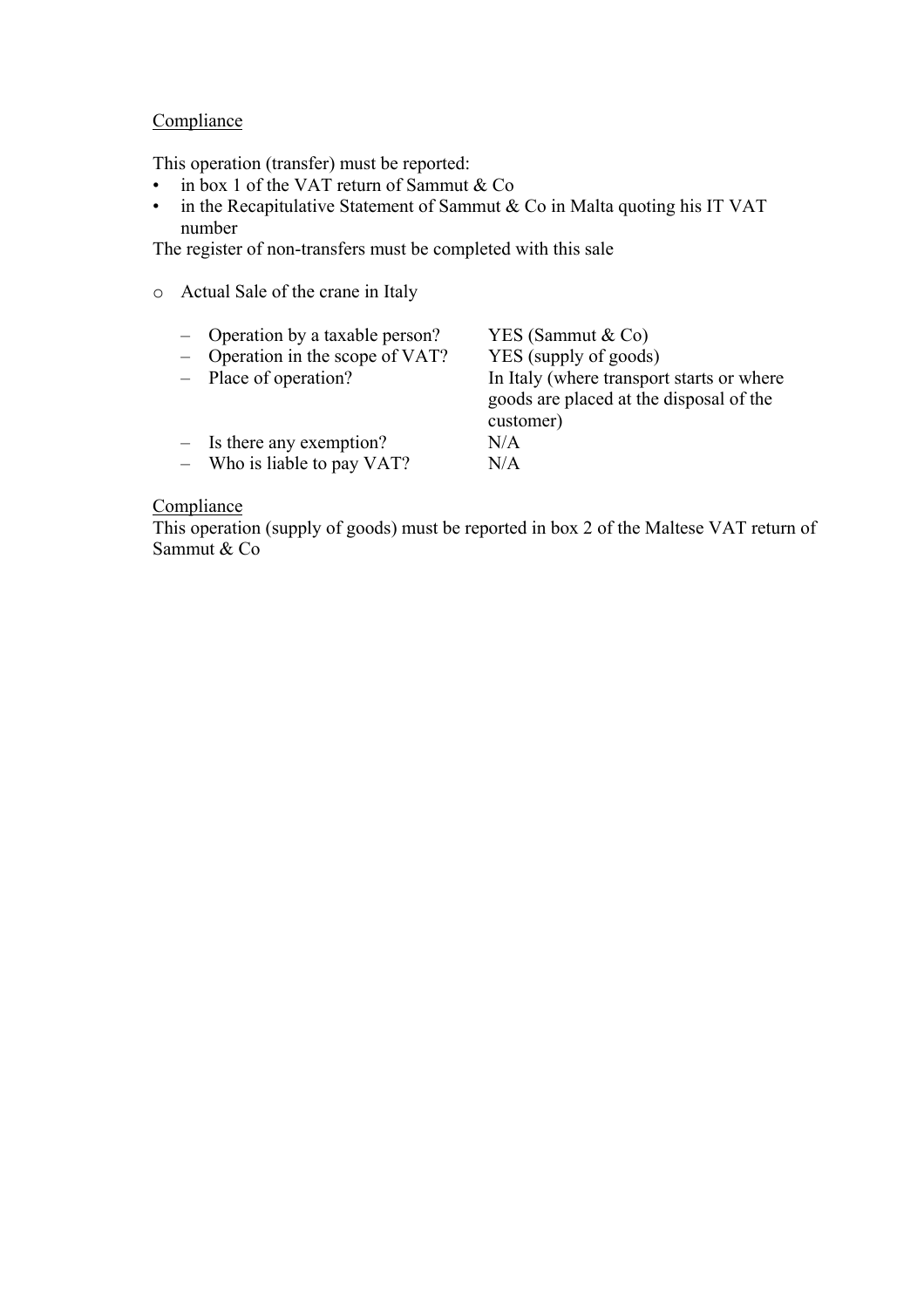## **CASE 3 - DATA**

*Prodi Ltd established in Napoli sends on sight leather clothes to a client established in Mdina. As the client is satisfied with the clothes in question, he decides to purchase them.* 

## *CASE 3 - Question*

*Determine the VAT treatment of the above operations. Make the necessary distinctions and elaborate on the requirements to be fulfilled by each party involved with respect to the VAT compliance.* 

## **CASE 3 - SOLUTION**

- $\triangleright$  Movement of the goods from Napoli to Malta:
	- As normally it is not sure whether or not the goods will go back to Italy if the client is not satisfied and as these goods would benefit from an exemption of customs duties upon importation, this movement will in principle be considered as a non-transfer in Italy and will be reported in the register of non-transfers of Prodi Ltd in Italy
	- As normally it is not sure whether or not the goods will go back to Italy if the client is not satisfied and as these goods would benefit from an exemption of customs duties upon importation, this movement will not be considered as a deemed intra-Community acquisition in Malta

#### **It is presumed that no simplification is allowed**

- $\triangleright$  Sale of the goods in Malta:
	- $\circ$  The movement of the goods which was not considered to be a transfer at the time the goods were transported to Malta will in principle become a transfer in Italy
		- Operation by a taxable person? YES (Prodi Ltd)
		- Operation in the scope of VAT? YES (deemed supply of goods or transfer)
		- Place of operation? In Italy (where transport starts)
		- Is there any exemption? Yes as the goods were transported from Italy
		- Who is liable to pay VAT? N/A

Compliance

This operation (transfer) must in principle be reported:

- in the appropriate box of the VAT return of Prodi Ltd in Italy
- in the Recapitulative Statement of Prodi Ltd in Italy quoting his MT VAT number
- o The movement which was not be considered to be a deemed intra-Community acquisition in Malta at the time the goods were transported from Italy to Malta becomes such an operation in Malta
	- Operation by a taxable person? YES (Prodi Ltd)
	-
	-

– Operation in the scope of VAT? YES (deemed intra-Community acquisition) – Place of operation? In Malta (where transport ends)

to Malta and as Prodi Ltd will provide his

MT VAT number to himself